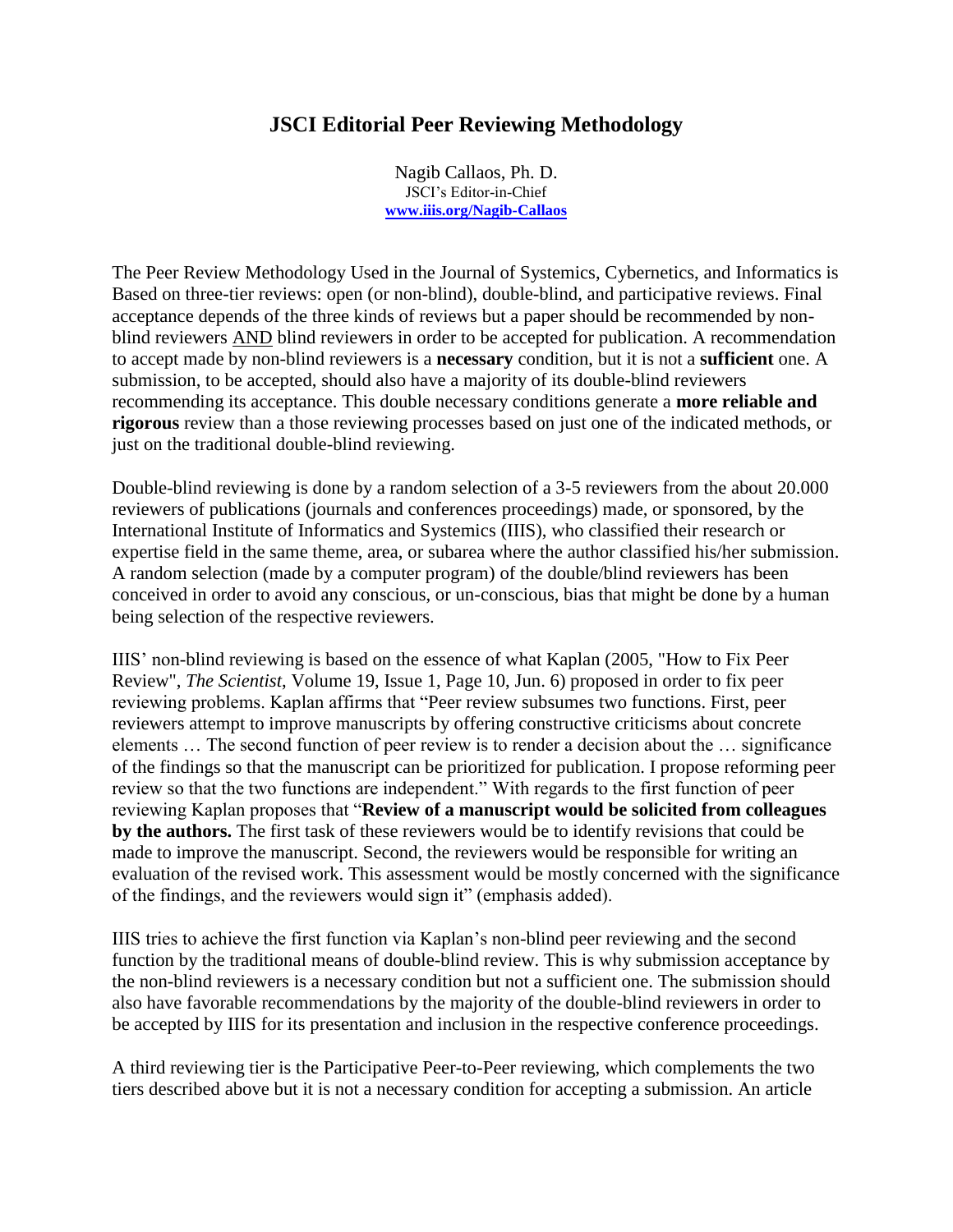submitted to JSCI is immediately displayed for review to those authors who submitted articles in the same special issue or, in general, to the same theme, area, or sub-area. Accordingly, each submitting author have access to all submission submitted to the same area where he/she submitted his/her article and can comment and evaluate any submitted article to the same area. This is what is called in IIIS "Participative Peer-to-Peer Reviewing" or PPPR. This kind of reviewing provides additional input to the selection process and assists all participants in placing their presentations in context. It is not a necessary condition but it has a complementary function, especially in those cases where the non-blind reviewers have a strong disagreement and no majority of recommendations are for accepting or not accepting the respective article.

In some circumstances, invited editors, or co-editors, of a special issue, may use a somewhat different peer review approaches or methods.

This **multi-methodological** reviewing process has been conceived because it is the most adequate one for **multi-disciplinary** publications and conferences conceived to support **interdisciplinary communication**.

There is a high diversity of reviewing processes, policies, and methods, even among the most prestigious, old, large and veteran scholarly societies and institutes. This variety is a consequence of the diversity of objectives or functions that publications might have among distinct scientific disciplines, between scientific and engineering, between epistemological and professional values, between academy and industry, between scholars, and consultants and managers, and even among different academic elites competing for the same resources. One way to deal with this kind of problem and hindrances in multi- and inter- disciplinary publications is to use a **hybrid model** and a **hybrid methodology for peer reviewing,** integrated by the most used models and peer reviewing methods applied in editorial policies and conventional, established and habitual conferences, organized by prestigious and/or age-old academic or professional associations or institutes.

As a consequence of the reviewing methodology, briefly described above, and the multi- and inter-disciplinary nature of IIIS' publications and conferences, we suggests the following notes to authors and reviewers.

## **Note for Authors**

IIIS publications and conferences are inherently **multi-disciplinary** ones, oriented to support **inter-disciplinary communication**, with an especial focus on **interdisciplinary research**. Given the known problems with peer reviewing, and the use of reviewers across a broad scope of disciplines, the conferences use a combination of open (nonblind) and closed (double-blind) reviewing. The open reviews are intended to place the submitted work in the context of its own discipline(s) and specialization, and in the context of the body of work developed by the author(s). We therefore suggest that the open reviewers be individuals knowledgeable in the field, and acquainted with that body of work. It is perfectly acceptable therefore (and even necessary according to David Kaplan), to use research colleagues or friends.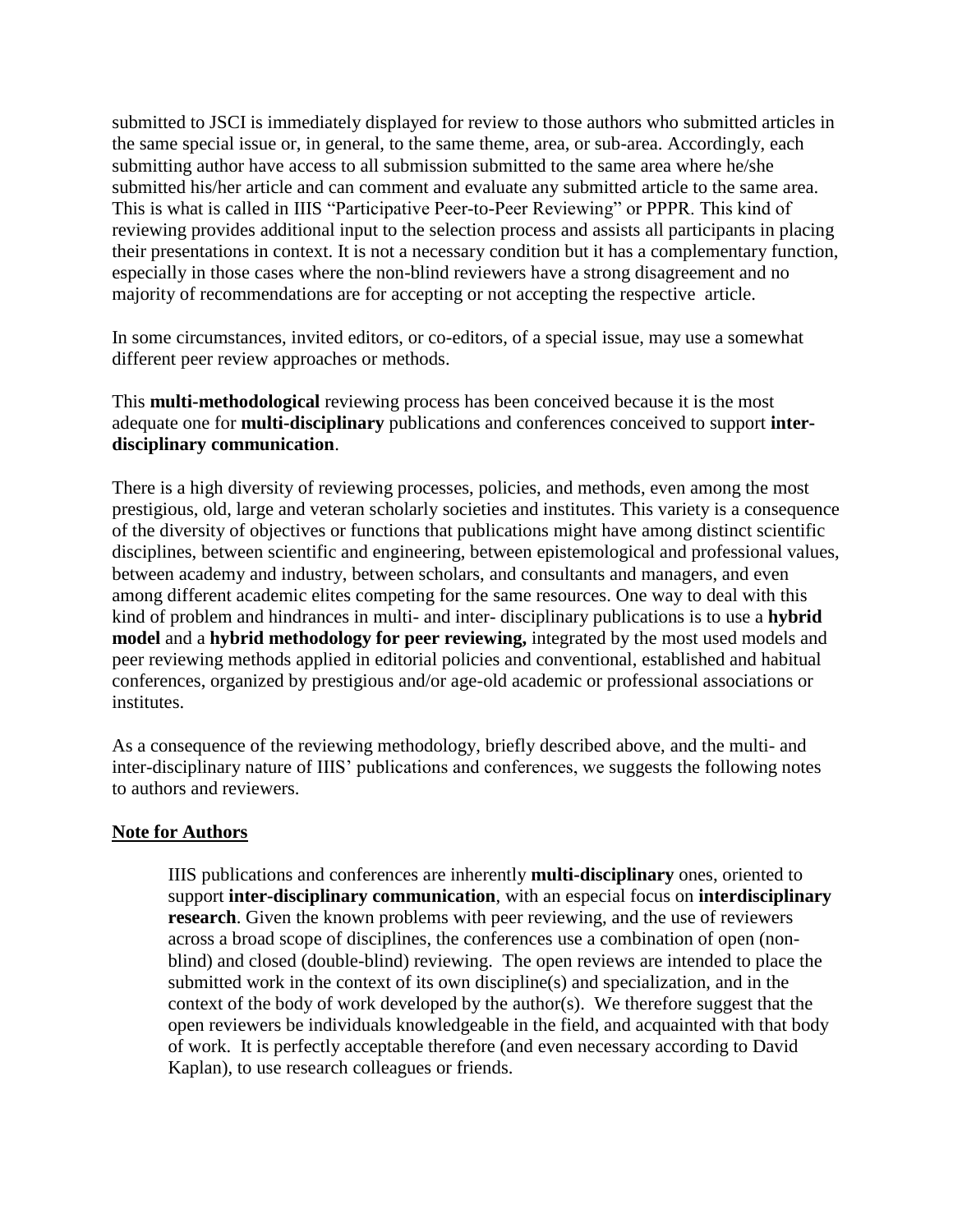## **Note for Open Reviewers**

IIIS publications and conferences are inherently **multi-disciplinary** ones, oriented to support **inter-disciplinary communication**, with an especial focus on **interdisciplinary research**. Given the known problems with peer reviewing, and the use of reviewers across a broad scope of disciplines, the conferences use a combination of open (nonblind) and closed (double-blind) reviewing. The open reviews are intended to place the submitted work in the context of its own discipline(s) and specialization, and in the context of the body of work developed by the author(s). We also encourage open reviewers to identify technical or editorial problems, or propose additional references, modifications, extensions, or possibilities for future work. Please take this review seriously—your input will be useful for both the conference and the author(s).

## **Short Description of each of the Evaluative Criteria**

Both kinds of reviewers, anonymous and non-anonymous are asked to also provide quantitative evaluation of the reviewed article, according the following criteria. They are asked to use a scale from 1 to 10 [the number 1 (one) being associated to the lowest evaluation and the number 10 (ten) being associated to the highest one].

Each words used to designate an evaluative criteria might have different meanings according different intellectual perspectives, disciplines, or epistemological point of views. Accordingly, below, we are giving very short descriptions of the meanings of the evaluative criteria for each of which the reviewers are asked to try to provide a quantitative evaluation for the reviewed article.

- A. **Originality:** Not known or experienced before. A technique or a method not used before. Has this or similar work been previously reported? Are the problems and/or approaches in the paper completely new?
- B. **Novelty:** According this criterion, it is not necessary for the paper to develop new techniques, or to generate new knowledge, but it should, at least, apply, or combine, them in a fresh and novel way or shed some new light on their applicability in a certain domain.
- C. **Innovation:** A new product, process or service based on new or known technologies, methods or methodologies. Known technologies and techniques might be combined to generate new product or service with potential users in the market. What defines an innovation is a new kind of possible users of a product or a service, not necessarily new knowledge, new techniques, new technologies, new methods, or new applications. Innovation is related to new uses or new markets.
- D. **Relevance:** Importance, usefulness, and/or applicability of the ideas, methods and/or techniques described in the paper.
- E. **Appropriateness:** Suitability, agreeableness, compatibility, congruity, and adequacy of the paper to the areas and topics of the journal.